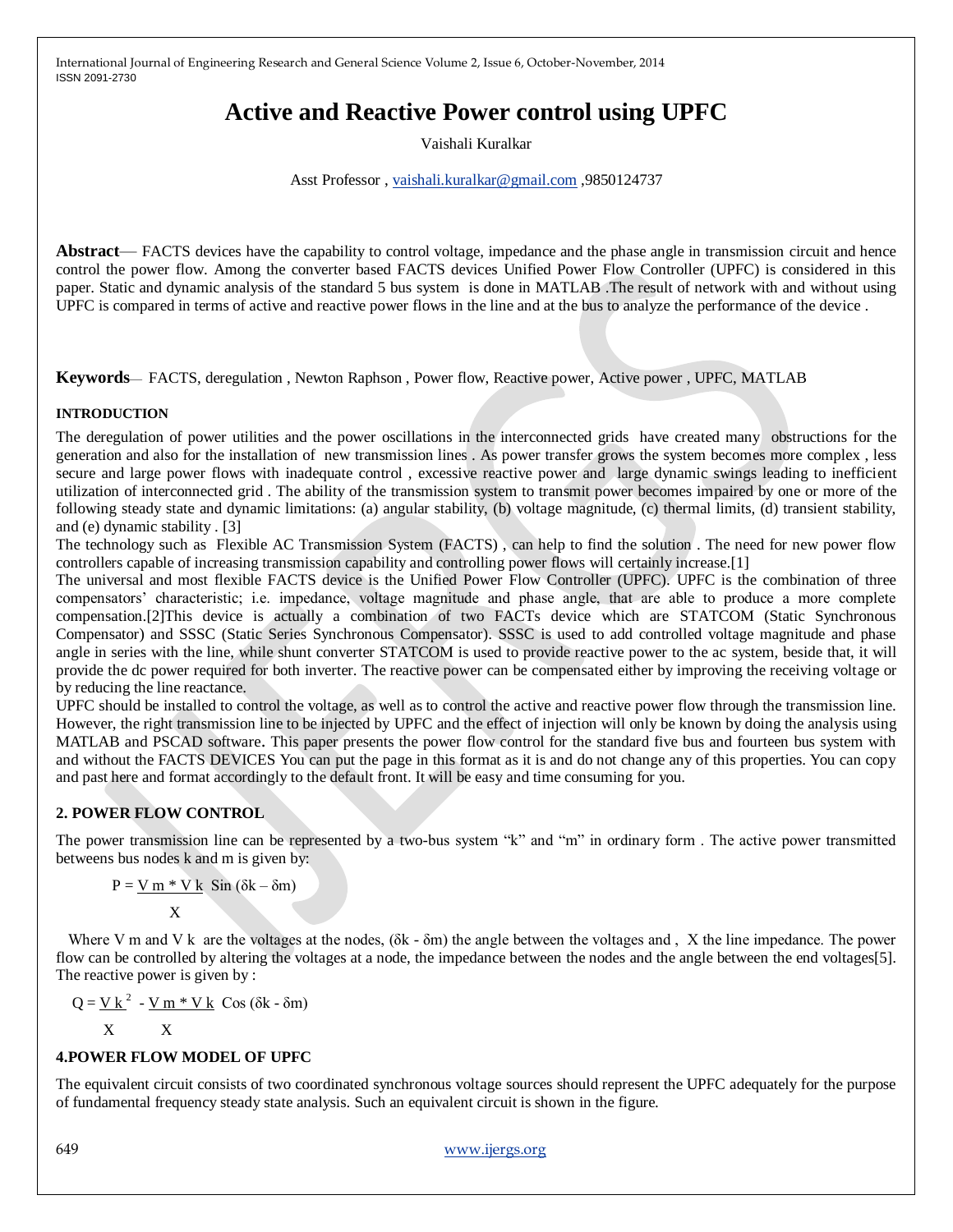

Equivalent circuit of UPFC

The UPFC voltage sources are :

$$
E_{vR} = V_{vR} (\cos \delta_{vR} + j \sin \delta_{vR})
$$
  

$$
E_{cR} = V_{cR} (\cos \delta_{cR} + j \sin \delta_{cR})
$$

Where VvR and  $\delta$ vRare the controllable magnitude (VvRmin  $\leq$ VvRmax) and phase angle ( $0 \leq \delta vR \leq 2\pi$ ) of the voltage source representing the shunt converter. The magnitude VcR and phase angle δcR of the voltage source representing the series converter are controlled between limits (VcRmin  $\leq$  VcR $\leq$ VcRmax) and ( $0 \leq$  δcR $\leq$ 2π), respectively. The phase angle of the series injected voltage determines the mode of power flow control [5], [12]. If δcR is in phase with the nodal voltage angle Өk, the UPFC regulates the terminal voltage. If δcR is in quadrature with Өk, it controls active power flow, acting as a phase shifter. If δcR is in quadrature with line current angle then it controls active power flow, acting as a variable series compensator. At any other value of δcR, the UPFC operates as a combination of voltage regulator, variable series compensator, and phase shifter. The magnitude of the series injected voltage determines the amount of power flow to be controlled. Assuming lossless converter values, the active power supplied to the

shunt converter, PvR, equals the active power demanded by the series converter, PcR; i.e.  $P_{vR} + P_{cR} = 0$ . Furthermore, if the coupling transformers are assumed to contain no resistance then the active power at bus k matches the active power at bus m.

Accordingly,  $P_{vR} + P_{cR} = P_{k} + P_{m} = 0$ . The UPFC power equations are combined with those of the AC network.

# **3. TEST SYSTEM**



The standard five bus system is taken for the analysis .

#### *A.CASE I*

Initially the system is analysed without any FACTS devices.

#### **I.BUS RESULTS WITHOUT FACTS DEVICES :**

650 www.ijergs.org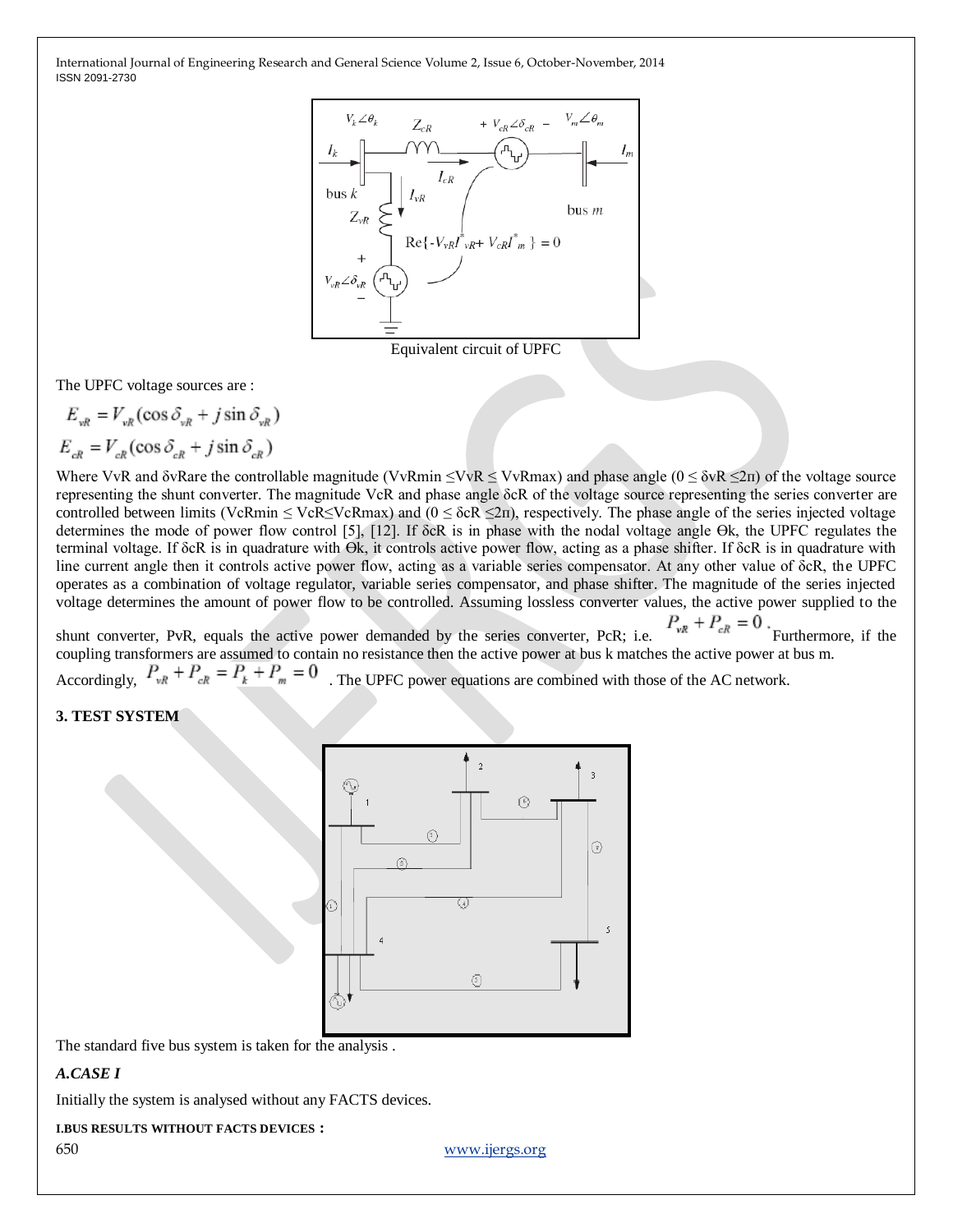| $BUS$ $\_\ NO$ | 01   | 02       | 03       | 04       | 05       |
|----------------|------|----------|----------|----------|----------|
| V MAG:         | 1.06 | 0.9871   | 0.9836   | 1.01     | 0.9721   |
| $V_A N$        | 0    | $-0.464$ | $-0.962$ | $-2.061$ | $-5.773$ |

#### **II. LINE RESULTS :**

| <b>LINE NO</b> | P(p.u)     | Q(p.u)  |
|----------------|------------|---------|
| 01             | 0.1340     | 1.2118  |
| 02             | 0.1522     | 0.2122  |
| 03             | $-2.2139$  | 0.5220  |
| 04             | $-2.1820$  | 0.3555  |
| 05             | $-6.2785$  | 2.9302  |
| 06             | $-22.9455$ | 10.9021 |
| 07             | $-3.5902$  | 5.5066  |

#### *B.CASE II*

The five bus system is modified to include one UPFC to compensate the transmission line linking bus 2 and bus 3 .The UPFC shunt converter is set to regulate the nodal voltage magnitude at bus 2 at 1 p.u.

## UPFC DATA :

The starting values of UPFC shunt converter are :

voltage magnitude : 1 p.u

Phase degrees : 0 degrees

For series converter :voltage magnitude : 0.04 p.u

Phase degrees : 87.3 degrees

# **I. BUS RESULTS WITH UPFC BETWEEN BUS 2 AND 3**

| $BUS$ $NO$ | 01   | 02         | 03        | 04        | 0.5       |
|------------|------|------------|-----------|-----------|-----------|
| V MAG:     | 1.06 | 0.9998     | 0.9901    | 1.0037    | 0.9746    |
| V<br>ANG   |      | $-0.92985$ | $-1.9276$ | $-4.1288$ | $-11.564$ |

**II.LINE RESULTS**

| <b>LINE NO</b> | P(p.u)     | Q(p.u)  |
|----------------|------------|---------|
| 01             | 0.2719     | 1.0112  |
| 02             | 0.3028     | 0.2468  |
| 03             | $-4.0745$  | 2.0098  |
| 04             | $-4.0005$  | 1.8088  |
| 05             | $-7.5400$  | 9.9569  |
| 06             | $-30.1488$ | 35.7096 |
| 07             | 2.7342     | 6.7163  |

651 www.ijergs.org